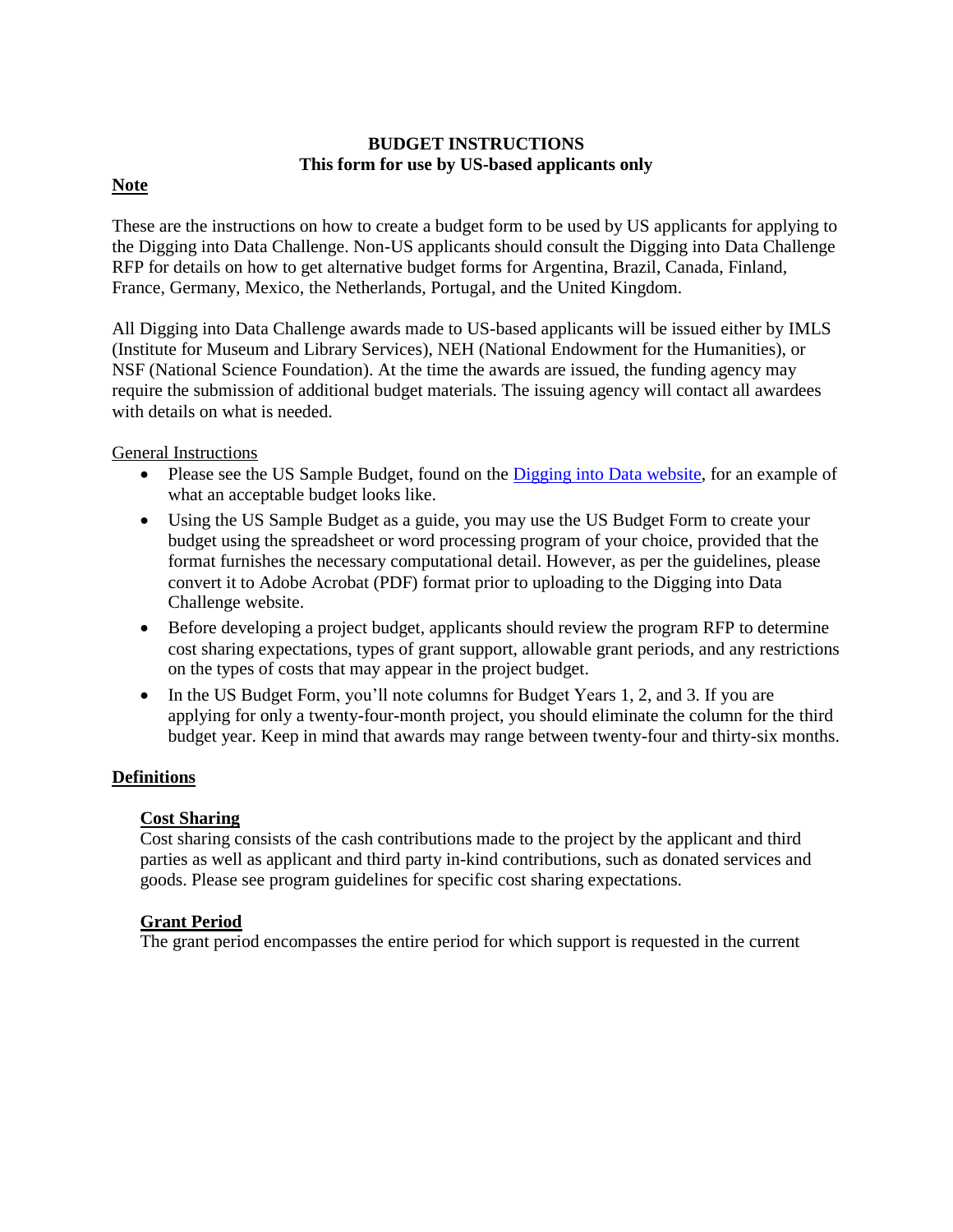application. All project activities and the expenditure of project funds must occur during the grant period.

In determining the beginning date of a proposed grant period, applicants should refer to the program guidelines. Grant periods begin on the first day of the month and end on the last day of the month.

## **Project Costs**

The budget should include the project costs that will be charged to grant funds as well as those that will be supported by applicant or third-party cash and in-kind contributions (cost sharing). In-kind contributions include the value of services or equipment that is donated to the project free of charge.

All of the items listed, whether supported by grant funds or cost sharing contributions, must be reasonable, necessary to accomplish project objectives, allowable in terms of the applicable federal cost principles, auditable, and incurred during the grant period. Charges to the project for items such as salaries, fringe benefits, travel, and contractual services must conform to the written policies and established practices of the applicant organization.

When indirect costs are charged to the project, care should be taken to ensure that expenses included in the organization's indirect cost pool are not charged to the project as direct costs. For further information, see the Indirect Costs section below.

#### **Budget Items:**

#### **1. Salaries and Wages**

Provide the names and titles of the principal project personnel. For support staff, include the title of each position and indicate in brackets the number of persons who will be employed in that capacity. For persons employed on an academic year basis, list separately any salary charge for work done outside the academic year.

#### **2. Fringe Benefits**

Fringe benefits may include contributions for social security, employee insurance, pension plans, etc. Only those benefits not included in an organization's indirect cost pool may be shown as direct costs.

List each rate and salary base.

#### **3. Consultant Fees**

Include payments for professional and technical consultants and honoraria.

#### **4. Travel Costs**

The lowest available commercial fares for coach or equivalent accommodations must be used and foreign travel must be undertaken on US flag carriers when such services are available.

For each trip, indicate the number of persons traveling, the total days on which they will be in travel status, and the total subsistence and transportation costs for that trip. When a project will involve the travel of a number of people to a conference, institute, etc., these costs may be summarized on one line by indicating the point of origin as "various." **All foreign travel must be listed separately.**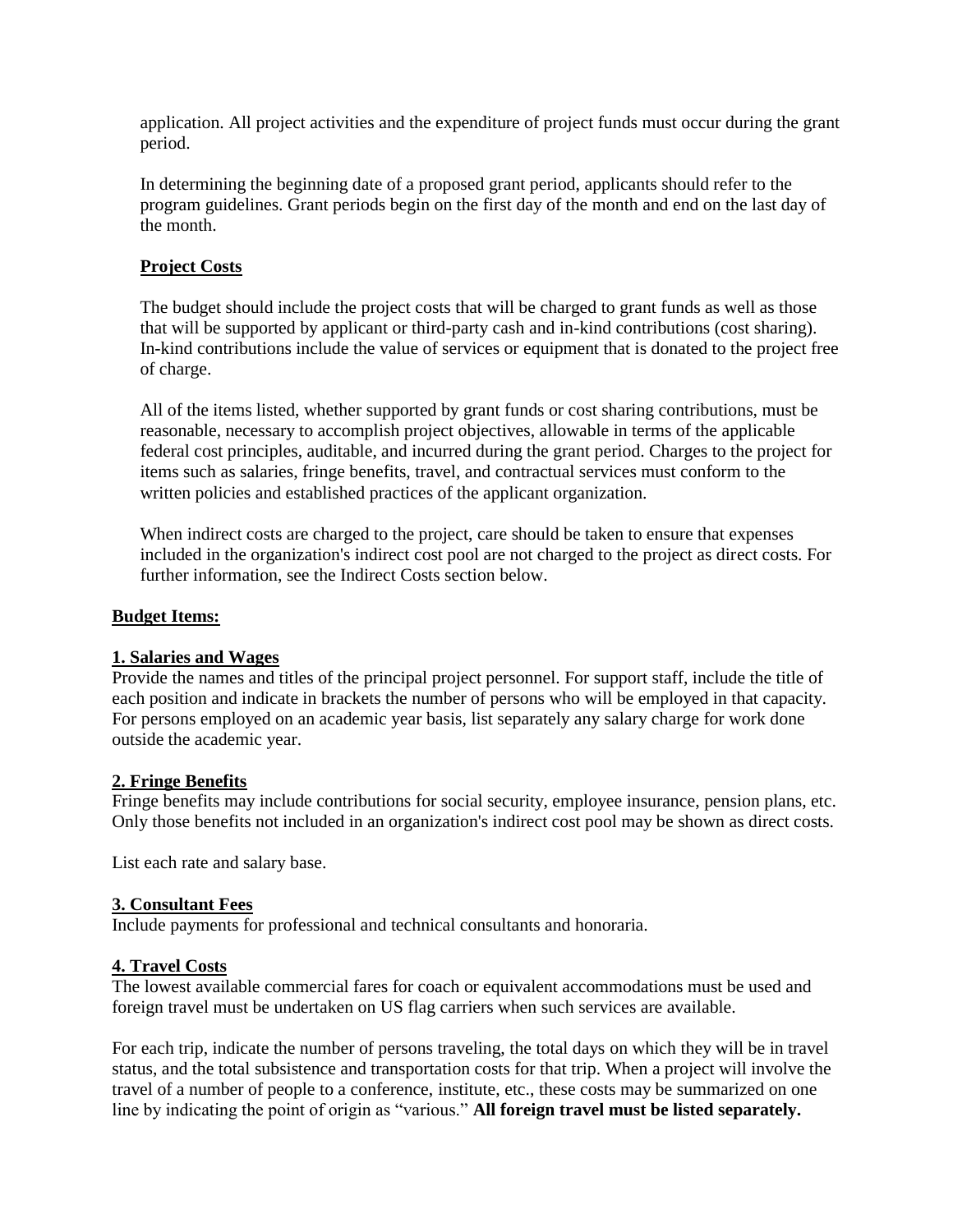# **5. Supplies and Materials**

Include consumable supplies, materials to be used in the project and items of expendable equipment (that is, equipment costing less than \$5,000 and with an estimated useful life of less than a year).

# **6. Services**

Include in this category the costs of project activities to be undertaken by a third-party contractor as a single line item charge. Provide a complete itemization of the cost comprising the charge in an attachment. If there is more than one contractor, devote a single line item on the form to each of them, and attach a complete itemization of the cost comprising the form for each of them.

Include the cost of duplication and printing, long distance telephone calls, equipment rental, postage, and other services related to project objectives that are not included under other budget categories or in the indirect cost pool.

# **7. Other Costs**

Include participant stipends and room and board, equipment purchases, and other items not previously listed. Please note that "miscellaneous" and "contingency" are not acceptable budget categories.

Note about equipment: Only when an applicant can demonstrate that the purchase of permanent equipment will be less expensive than rental may charges be made to the project for such purchases. Permanent equipment is defined as nonexpendable personal property having a useful life of more than one year and an acquisition cost of \$5,000 or more.

## **8. Total Direct Costs per year**

Total the sum of items 1-7.

## **9a.- c. Indirect Costs (Overhead)**

These are costs that are incurred for common or joint objectives and therefore cannot be readily identified with a specific project or activity of an organization. Typical examples of indirect cost items are the salaries of executive officers, the costs of operating and maintaining facilities, local telephone service, office supplies, and accounting and legal services.

Indirect costs are computed by applying a federally negotiated indirect cost rate to a distribution base (usually the direct costs of the project). **If your institution already has a federally negotiated indirect cost rate, please indicate on the budget form the rate, the base, the name of the agency with which you negotiated, and the date of that agreement.** In addition, please submit a copy of your indirect-cost rate agreement as an attachment to your application.

Organizations that wish to include overhead charges in the budget but do **not** have a current federally negotiated indirect cost rate or have not submitted a pending indirect cost proposal to a federal agency may choose one of the following options:

1. The funders will not require the formal negotiation of an indirect cost rate, provided that the charge for indirect costs does not exceed 10 percent of direct costs, less distorting items, including but not limited to capital expenditures, participant stipends, fellowships, and the portion of each individual subgrant or subcontract in excess of \$25,000. This option is not available to sponsorship (umbrella) organizations. Applicants who choose this option should